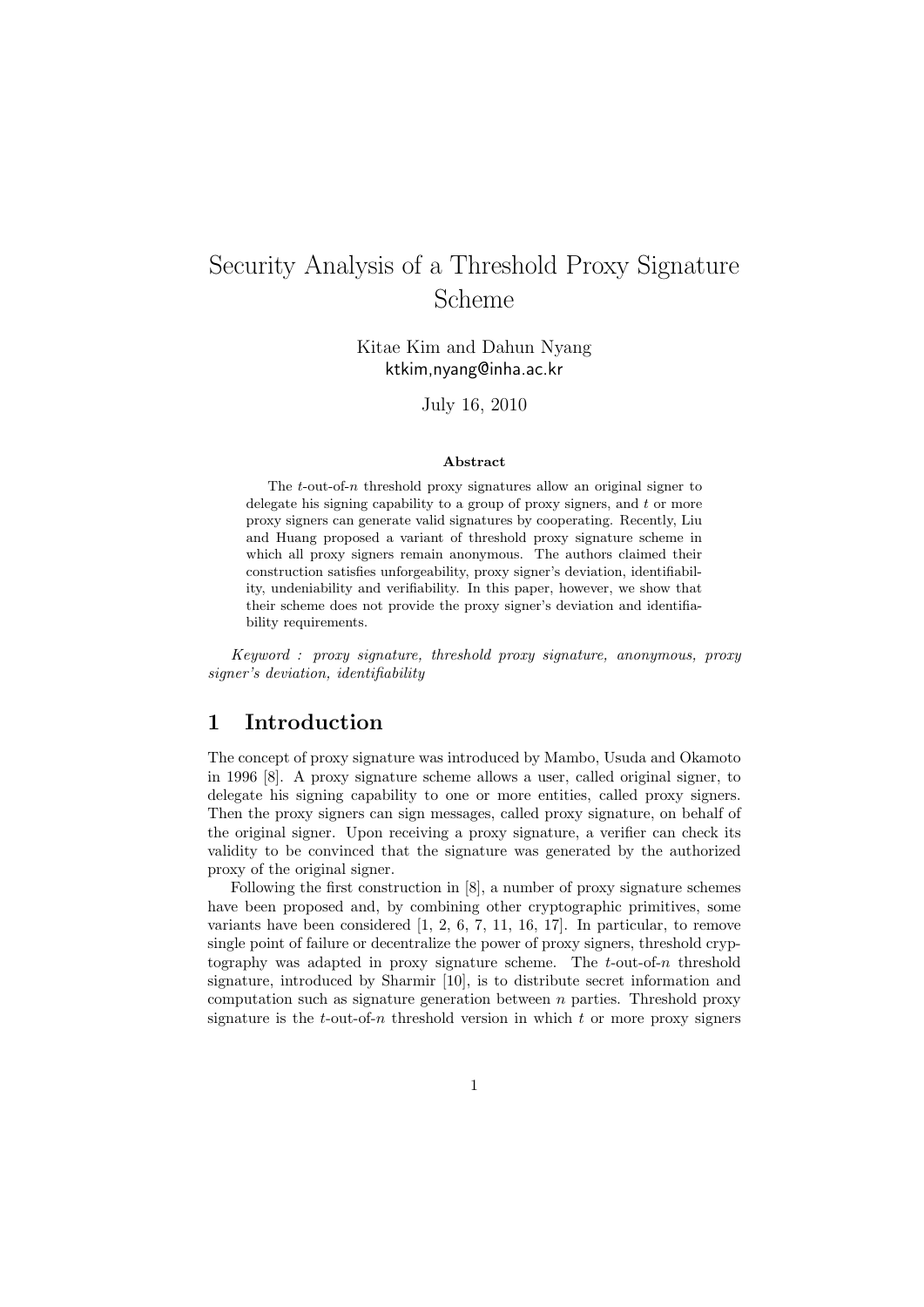can jointly generate publicly verifiable signatures but less proxy signers than *t* cannot.

In 2010, Liu and Huang proposed two variants of threshold proxy signature schemes, named for Scheme A and Scheme T [7]. In particular, the Scheme T was designed for enhancing privacy of proxy signers in the sense that identities of proxy signers are not revealed, except for an authority, from signatures. The authors used well known cryptographic primitives as building blocks and claimed that their scheme satisfies all security requirements, such as strong unforgeability, verifiability, proxy signer's deviation, distinguishability, undeniability and identifiability.

In this paper, we present a security analysis of Liu-Huang threshold proxy signature scheme with traceability (Scheme T). More specifically, we demonstrate that their scheme does not satisfy proxy signer's deviation and identifiability. Proxy signer's deviation means that, though *t* or more proxy signers may collude, they are not able to forge a valid signature that cannot be traced to themselves. Identifiability means that one can determine the signers from the trace tag in any valid signature.

#### **2 Review of the Liu-Huang Scheme (Scheme T)**

In this section, we briefly review the anonymous threshold proxy signature scheme based on pairing due to Liu and Huang.

- System Setup. PKG first generates two groups  $\mathbb{G}_1$  and  $\mathbb{G}_2$  of prime order *p*, for which there is a bilinear pairing  $\hat{e}: \mathbb{G}_1 \times \mathbb{G}_1 \to \mathbb{G}_2$ . PKG also selects three cryptographic hash functions  $H_1$ :  $\{0,1\} * \times \mathbb{G}_1 \to \mathbb{G}_1$ ,  $H_2$ :  ${0,1}$ <sup>\*</sup> → G<sub>1</sub>, and  $H_3$ :  ${0,1}$ <sup>\*</sup> → Z<sub>*p*</sub><sup>\*</sup>. Next, the authority selects a random  $s \in \mathbb{Z}_p$ <sup>\*</sup>, a random  $P \in \mathbb{G}_1$  and computes  $P_{pub} = sP$ . The system parameters  $par = (\mathbb{G}_1, \mathbb{G}_2, \hat{e}, P, P_{pub}, H_1, H_2, H_3, p)$  are made public and the master secret key *s* is kept secret.
- User Key Extraction. On input identity  $ID$ , PKG computes  $Q_{ID} = H_2(ID)$ as the public key and  $d_{ID} = sQ_{ID}$  as the user's secret key.
- *•* Proxy Certificate Generation. To delegate the signing capability to the proxy signer group *PS*, an original signer *A* first generates a certificate for the proxy signer group by using Sakai *et al.*'s signature scheme
	- 1. Choose a random  $x_a \in \mathbb{Z}_p^*$  and computes  $U = x_a P$ .
	- 2. Computes  $V = x_a H_1(w, U) + d_A$  where *w* is a warrant, and broadcast *U* and *V* to all members in *PS*.
- *•* Proxy Shadow Generation. To generate secret shadows, the original signer *A* and each members  $B_i$  in  $\mathcal{PS}$  perform the proxy shadow generation protocol as follows: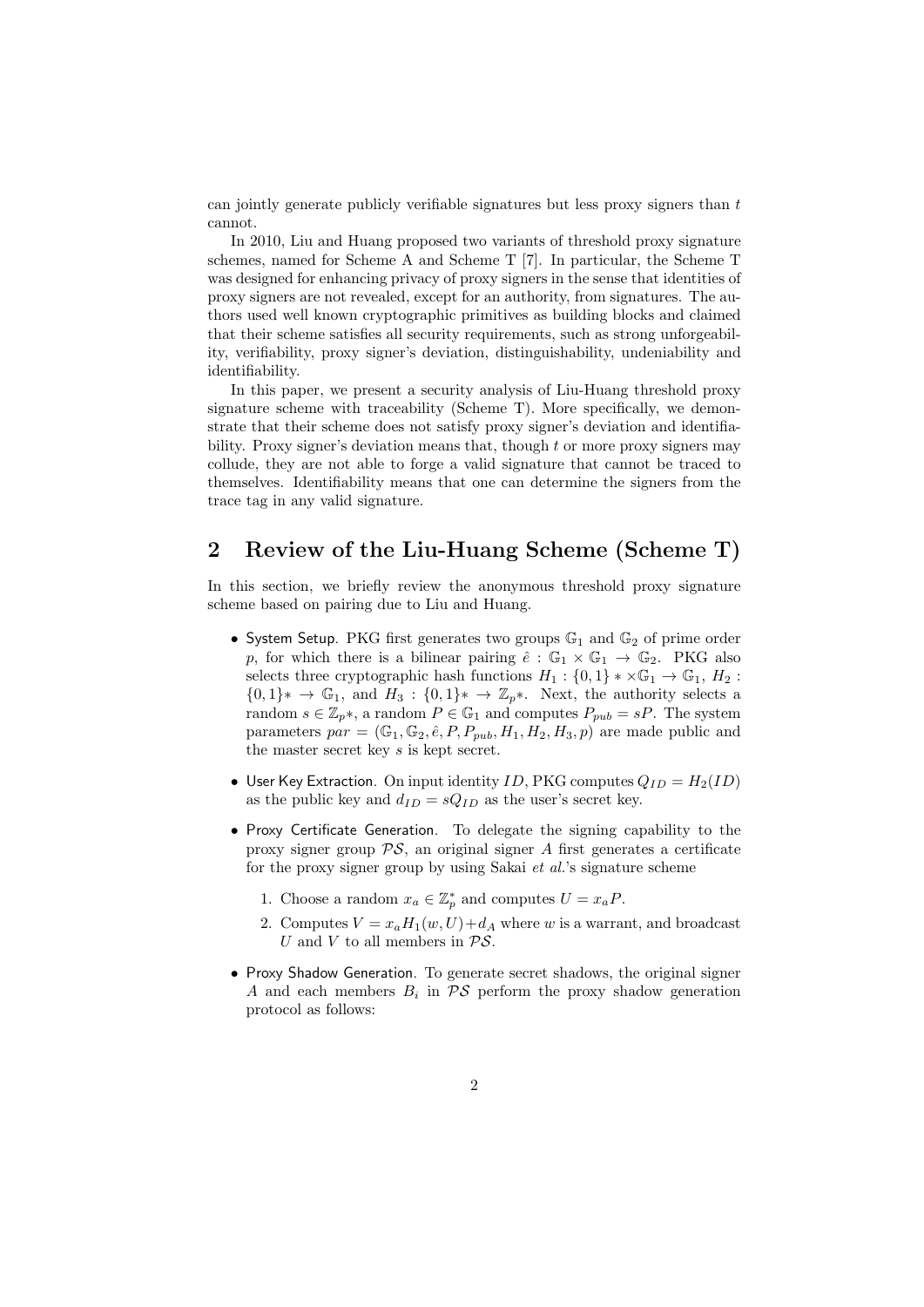$-$  Step1. The original signer *A* first choose a random polynomial  $f(x) =$  $x_a + \sum_{k=1}^{t-1} a_k x^k$  over  $\mathbb{Z}_p[x]$  with  $a_k \neq 0$  for each  $k = 1, \ldots, t-1$ . Then he computes  $A_k = a_k V$ ,  $\hat{e}(P, A_k)$  for each  $1 \leq k \leq t-1$ , and  $K_i = f(H_3(B_i))V + d_A$  for each  $1 \leq i \leq n$ , where *n* denotes the number of  $\mathcal{PS}$ . Finally, he publishes  $\hat{e}(P, A_k)$ 's to all members in  $\mathcal{PS}$ and send  $K_i$  through a secure channel to  $B_i$  for each *i*.

Each members  $B_i$  accepts  $K_i$  as a secret shadow if the following holds

$$
\hat{e}(P, K_i) \stackrel{?}{=} \hat{e}(U, V) \prod_{k=1}^{t-1} \hat{e}(P, A_k)^{H_3(B_i)^k}
$$

*.*

- **–** Step2. To generate the other part of secret shadow, each proxy signer  $B_i(1 \leq j \leq n)$  performs the following:
	- 1. Each  $B_j$  chooses a random  $y_j \in \mathbb{Z}_p^*$ , computes  $W_j = y_j P$ , and sends  $W_i$  to clerk  $B$ .
	- 2. After receiving all  $W_j$ 's, clerk *B* computes  $W = \sum_{j=1}^n W_j$ , and broadcasts *W* to all members in *PS*.
	- 3. Each  $B_j$  chooses a random polynomial  $g_j(x) = y_j + \sum_{k=1}^{t-1} b_{j,k} x^k$   $\in$  $\mathbb{Z}_p[x]$  with  $b_{j,k} \neq 0$  for all  $k = 1, \ldots, t-1$ , computes  $B_{j,k} = b_{j,k}V$ and  $\hat{e}(P, B_{j,k})$ , and publishes  $\hat{e}(P, B_{j,k})$  to all members in  $\mathcal{PS}$ . With the polynomial  $g_j(x)$ , he computes  $Y_{i,j} = g_j(H_3(B_i))V$  and sends it through a secure channel to  $B_i$  for each  $1 \leq i \leq n$ .
	- 4. After receiving  $Y_{i,j}$  ( $1 \leq j \leq n$ ), the member  $B_i$  accepts the  $Y_{i,j}$ if the following equation holds:

$$
\hat{e}(P, Y_{i,j} = \hat{e}(P, y_j V) \prod_{k=1}^{t-1} \hat{e}(P, B_{j,k})^{H_3(B_i)^k}.
$$

Finally, he computes  $Y_i = \sum_{j=1}^n Y_{i,j}$ .

Then  $(K_i, Y_i)$  is the secret shadow of the proxy signer  $B_i$ .

- *•* Sign. To sign a message *M*, *t* members in the set *S* of proxy signers which are delegated by an original signer *A* perform the following protocol
	- 1. Each  $C_i(1 \leq i \leq t)$  in *S* chooses a random  $r_i \in \mathbb{Z}_p^*$ , computes  $R_i =$  $r_i P, T_i = r_i d_{C_i}$ , and broadcasts  $R_i$  and  $T_i$  to all other signers in *S*
	- 2. After receiving all other  $t 1$   $R_j$ 's and  $T_j$ 's, each  $C_i$  computes  $H =$  $H_1(M, \sum_{i=1}^t R_i + \sum_{i=1}^t T_i), E_i = r_i P_{pub}$  and  $S_i = r_i H + \ell_i (K_i + Y_i),$ where  $\ell_i$  is the Lagrange coefficient  $\prod_{j\neq i}$  $-$ *H*<sub>3</sub>( $C_j$ )  $\frac{-H_3(C_j)}{H_3(C_i)-H_3(C_j)}$ , computes  $\hat{e}(P, \ell_i(K_i + Y_i))$ , and sends the partial signature  $(S_i, R_i, T_i, E_i)$  and  $\hat{e}(P, \ell_i(K_i + Y_i))$  to clerk *C*.
	- 3. After receiving all partial signatures, clerk *C* generates the threshold signature on the message *M* as follows:
		- (a) Compute  $H = H_1(M, \sum_{i=1}^t R_i + \sum_{i=1}^t T_i)$ .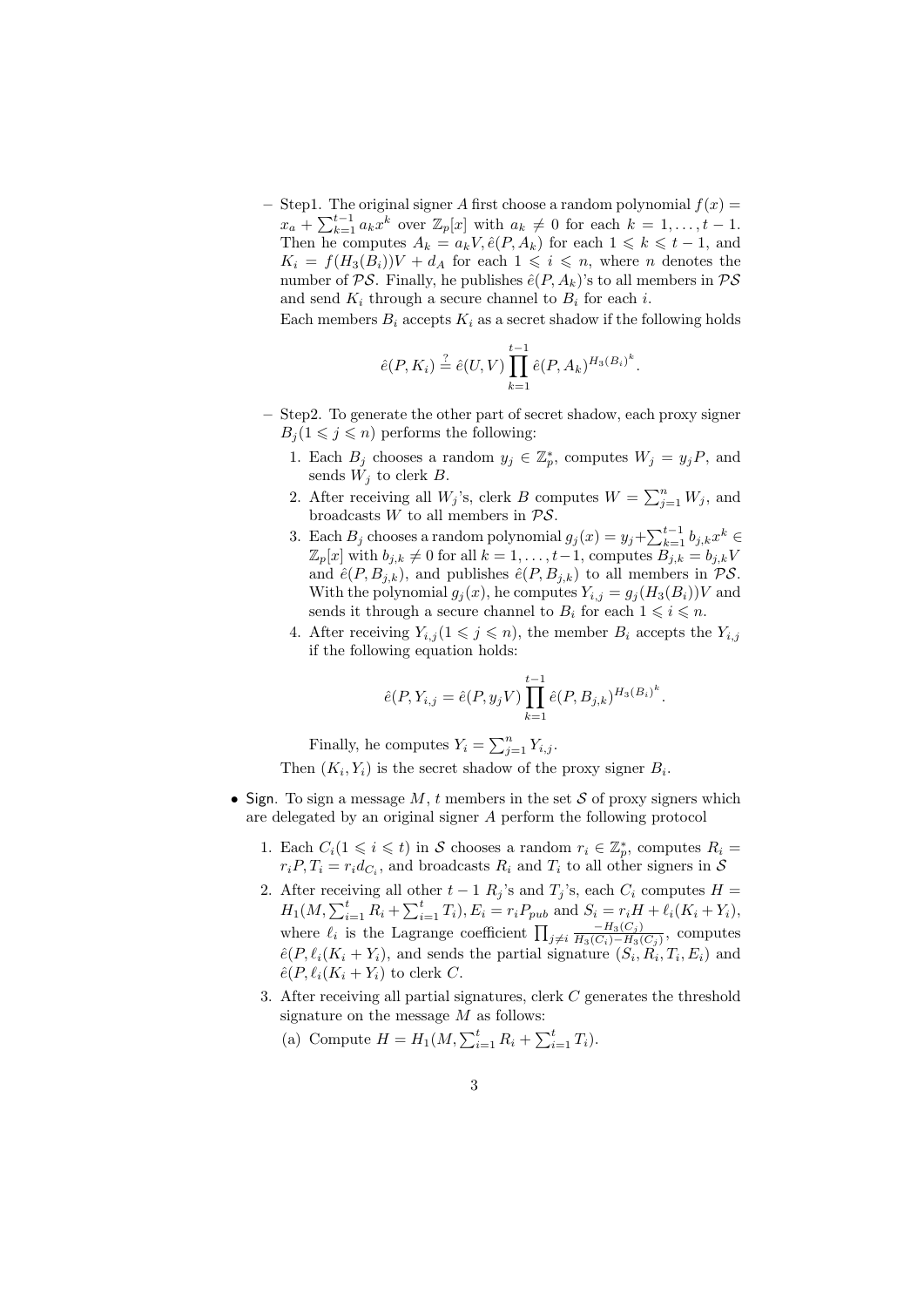(b) Verify whether each partial signature is valid

$$
\begin{array}{rcl}\n\hat{e}(P, S_i) & \stackrel{?}{=} & \hat{e}(R_i, H)\hat{e}(P, \ell_i(K_i + Y_i), \\
\hat{e}(P, E_i + T_i) & \stackrel{?}{=} & \hat{e}(R_i, P_{pub})\hat{e}(E_i, Q_{C_i}).\n\end{array}
$$

(c) Compute  $S = \sum_{i=1}^{t} S_i$ .

The traceable threshold proxy signature on the message *M* is

 $(w, (U, V), (S, W, \{R_i\}_{i=1}^t, \{T_i\}_{i=1}^t))$ .

- Verify. Given a signature  $(w, (U, V), (S, W, \{R_i\}_{i=1}^t, \{T_i\}_{i=1}^t))$  on message *M*, the verifier performs the following:
	- 1. Check if *M* conforms to the warrant *w*. If it does not conform then reject. Otherwise, continue on the next step.
	- 2. Verify the warrant  $w$  and the certificate  $(U, V)$  by

$$
\hat{e}(P,V) \stackrel{?}{=} \hat{e}(U, H_1(w,U))\hat{e}(P_{pub}, Q_A).
$$

If the above does not satisfied then reject. Otherwise, continue on the next step.

3. Compute  $R = \sum_{i=1}^{t} R_i$ ,  $H = H_1(M, R + \sum_{i=1}^{t} T_i)$ , and accept the signature if and only if the following equation holds:

$$
\hat{e}(P, S) = \hat{e}(R, H)\hat{e}(U, V)\hat{e}(P_{pub}, Q_A)\hat{e}(W, V).
$$

- *•* Trace. In case when a signature becomes controversial, the verifier sends the message *M* and the signature  $(w, (U, V), (S, W, \{R_i\}_{i=1}^t, \{T_i\}_{i=1}^t)$  to PKG, who is able to determine all the signers of the message by executing the following procedure:
	- 1. Verify the signature is valid.
	- 2. For each  $i = 1, \ldots, t$ , compute  $O_i = (s^{-1} \mod p)T_1$  and find  $C_i$  in  $PS$  such that  $\hat{e}(H_2(C_i), R_i) = \hat{e}(O_i, P)$ .
	- 3. Send  $(O_1, \ldots, O_t)$  and  $(C_1, \ldots, C_t)$  to the verifier as the proxy signers involved in the signature.

Finally, the verifier can confirm the correctness of the signers by testing  $\hat{e}(H_2(C_i), R_i) = \hat{e}(O_i, P)$ 

## **3 Analysis of the Liu-Huang scheme**

In this section, we show that the anonymous threshold proxy signature scheme (scheme T) does not provide the *proxy signer's deviation* and *identifiability*. We first recall that, according to the paper [7], these are basic security requirements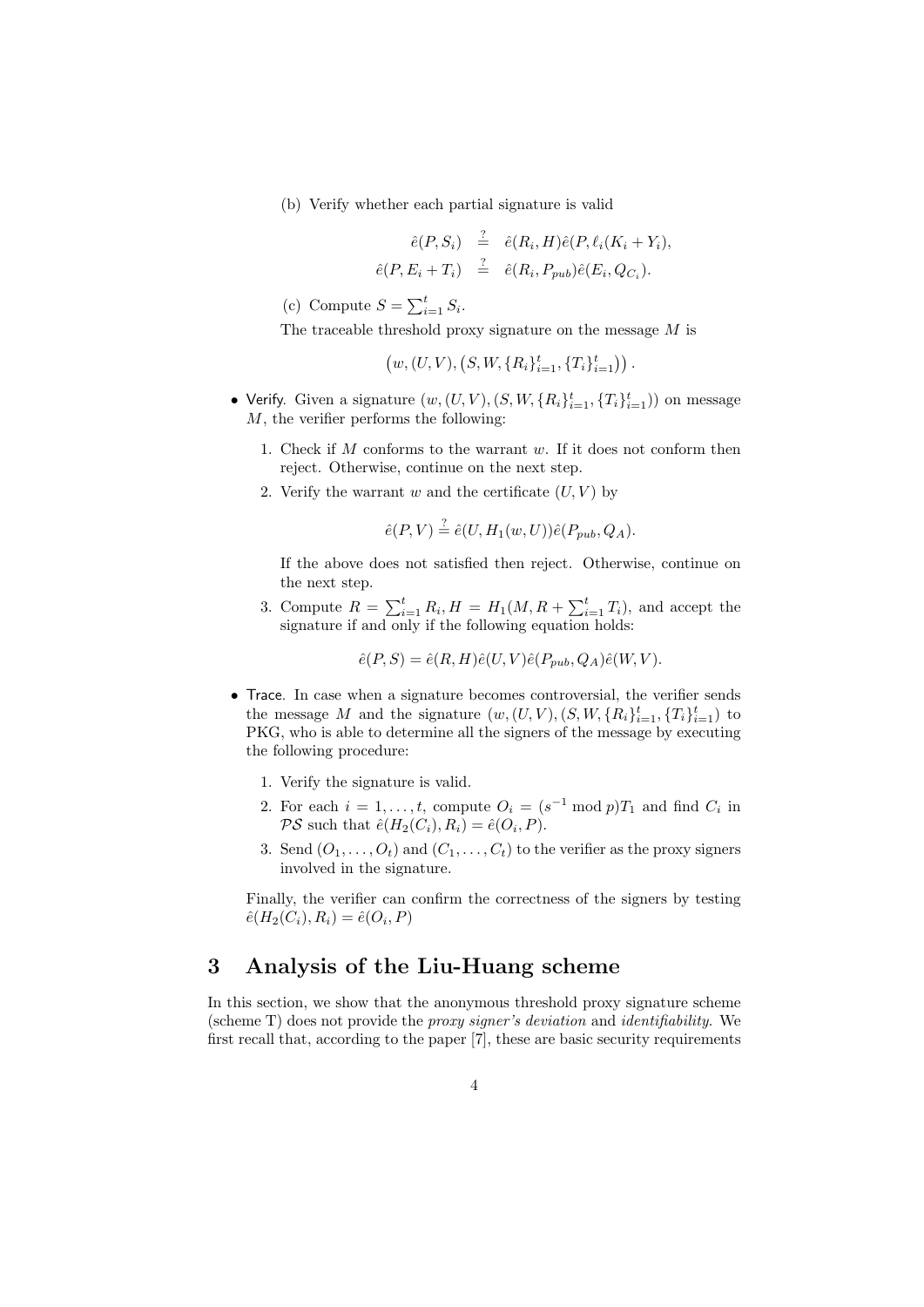that their scheme satisfies: proxy signer's deviation means that, even if *t* or more poxy signers are colluding, they are not able to create a valid signature from which they are not traced, and identifiability is that one can determine the proxy signers from the trace tag in valid signatures (with the help of an authority). We also remark that, in the setting of the Liu-Huang scheme, a valid but untraceable signature will automatically violate both the requirements.

We assume that *t* members  $B_1, \ldots, B_t$  collude as adversaries. First of all, we collect their proxy shadow  $K_i$  and compute  $x_a V + d_A$  as follows:

$$
\sum_{i=1}^{t} \ell_i K_i = \sum_{i=1}^{t} \prod_{j \neq i} \frac{-H_3(B_j)}{H_3(B_i) - H(B_j)} (f(H_3(B_i))V + d_A)
$$
\n
$$
= \sum_{i=1}^{t} \prod_{j \neq i} \frac{-H_3(B_j)}{H_3(B_i) - H(B_j)} f(H_3(B_i))V + \sum_{i=1}^{t} \prod_{j \neq i} \frac{-H_3(B_j)}{H_3(B_i) - H(B_j)} d_A
$$
\n
$$
= f(0)V + d_A = x_a V + d_A,
$$

where we used the equation  $\sum_{i=1}^{t} \ell_i = \sum_{i=1}^{t} \prod_{j \neq i}$  $\frac{-H_3(B_j)}{H(B_i)-H(B_j)}=1.$ Now, we can freely generate untraceable signatures on messages as follows:

- 1. Choose random values  $\alpha \in \mathbb{Z}_p^*$ , and  $r_i, t_i \in \mathbb{Z}_p^*$  for each  $i = 1, \ldots, t$ .
- 2. Choose a message  $\overline{M}$ .
- 3. Compute

$$
\tilde{r} = \sum_{i=1}^{t} r_i,
$$
\n
$$
R_i = r_i P, \quad R = \sum_{i=1}^{t} R_i = \sum_{i=1}^{t} r_i P = \tilde{r} P,
$$
\n
$$
T_i = t_i P, \quad T = \sum_{i=1}^{t} T_i = \sum_{i=1}^{t} t_i P,
$$
\n
$$
W = \alpha P,
$$
\n
$$
S = (x_a V + d_A) + \tilde{r} H_1(\overline{M}, R + T) + \alpha V.
$$

4. Output  $(w, (U, V)), (S, W, \{R_i\}_{i=1}^t, \{T_i\}_{i=1}^t)$  as a signature for the message *M*.

The correctness of the above attack can be verified directly:  $(w, U, V)$  is the legal certificate and the signature satisfies the following equation.

$$
\begin{array}{rcl}\n\hat{e}(S,P) & = & \hat{e}(x_a V + d_A, P)\hat{e}(\tilde{r}H_1(M, R+T), P)\hat{e}(dV, P) \\
& = & \hat{e}(x_a V, P)\hat{e}(d_A, P)\hat{e}(H_1(\overline{M}, R+T), \tilde{r}P)\hat{e}(V, \alpha P) \\
& = & \hat{e}(V, U)\hat{e}(Q_A, P_{pub})\hat{e}(H_1(\overline{M}, R+T), R)\hat{e}(V, W).\n\end{array}
$$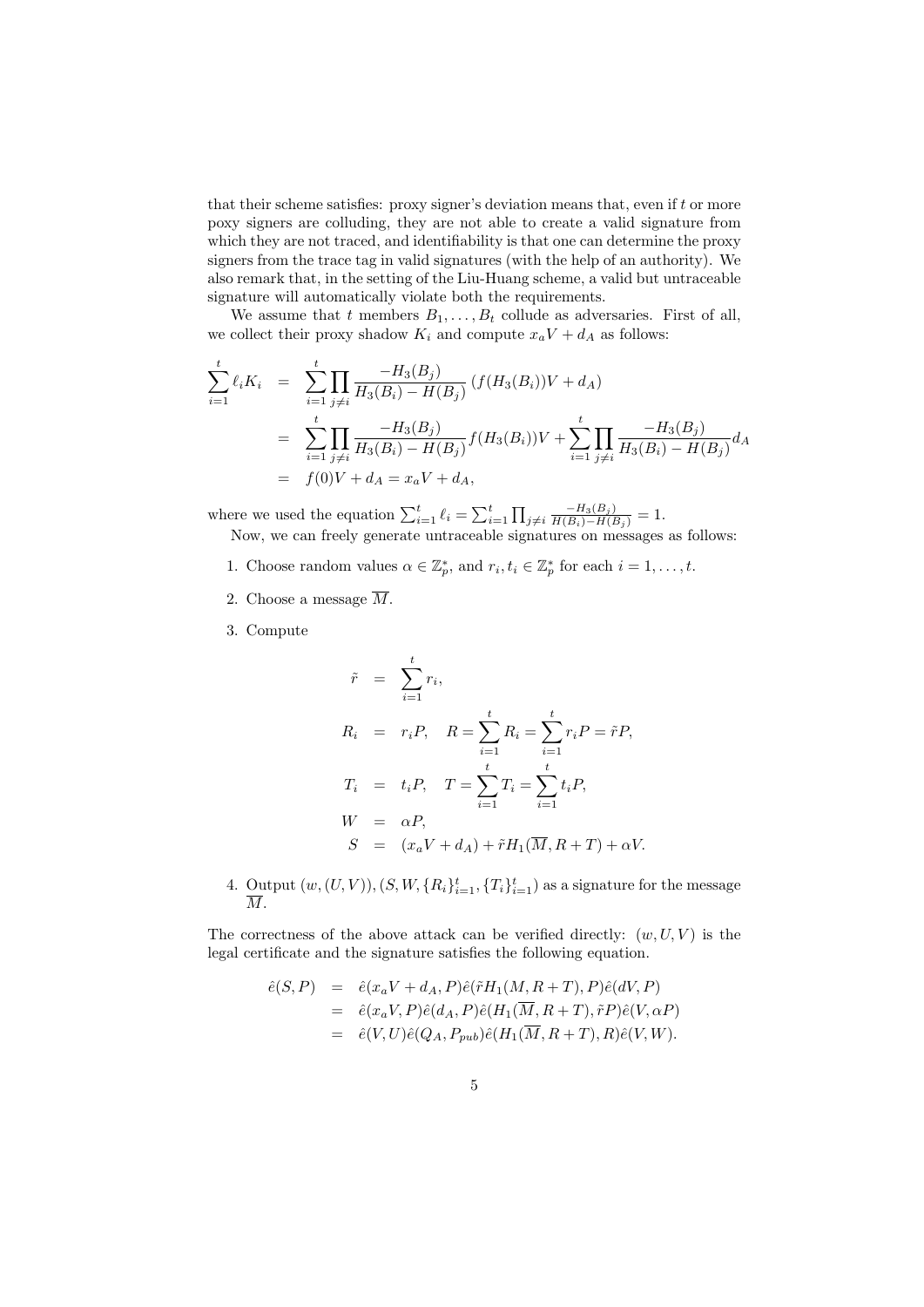Notice that no identity of the proxy signers is involved in the generation of the signature tags. Since we have selected random  $T_i$ 's and  $R_i$ 's that are irrelevant with the private keys  $d_{B_i}$ s of colluded proxy signers, the signature will avoid the trace procedure. This means that no one, as well as PKG, can detect the signers from the signature. Therefore, the Liu-Huang scheme does not satisfy proxy signer's deviation and identifiability.

#### **4 Conclusion**

Recently, Liu and Huang proposed an anonymous threshold proxy signature scheme, and claimed that their scheme has all the security requirements: unforgeability, verifiability, proxy signer's deviation, distinguishability, undeniability, and identifiability. In this paper, we have shown that their scheme does not provide the full security requirements such as proxy signer's deviation and identifiability.

### **References**

- [1] J. Baek and Y. Zheng, Identity-based threshold signature scheme from the bilinear pairings, Proceedings of the International Conference on Information Technology: Coding and Computing (IAS'04 track of ITCC'04), vol. 2, pp. 124-128, IEEE Computer Society, 2004.
- [2] H. Bao, Z. Cao and S. Wang, Identity-based threshold proxy signature scheme with known signers, TAMC 2006, LNCS 3959, pp. 538-546, Springer-Verlag, 2006.
- [3] Y.-F. Chang and C.-C. Chang, An RSA-based (t,n) threshold proxy signature scheme with freewill identities, Int. J. Information and Computer Security, vol. 1, no. 1/2, 2007.
- [4] S. Guo, Z. Cao and R. Lu, An Efficient ID-Based Multi-proxy Multisignature Scheme, In: Proceedings of the first International Multi-Symposiums on Computer and Computaional Sciences (IMSCCS 2006), vol. 2, pp. 81-88, IEEE Computer Society, 2006.
- [5] H. Huang and C.C. Chang, An efficient and practical (t,n) threshold proxy signature scheme with known users, Fundamenta Informaticae, vol. 56, pp. 243-253, 2003.
- [6] M.-S. Hwang, I.-C. Lin, and E. Lu, A secure nonrepudiable threshold proxy signarure scheme with known signers, Informatica, vol. 11. no. 2, pp. 137- 144, 2000.
- [7] J. Liu and S. Huang, Identity-Based Threshold Proxy Signature from Bilinear Pairings, Informatica, Inst. Math & Science, vol. 21, no. 1, pp. 41-56, IOS press, 2010.